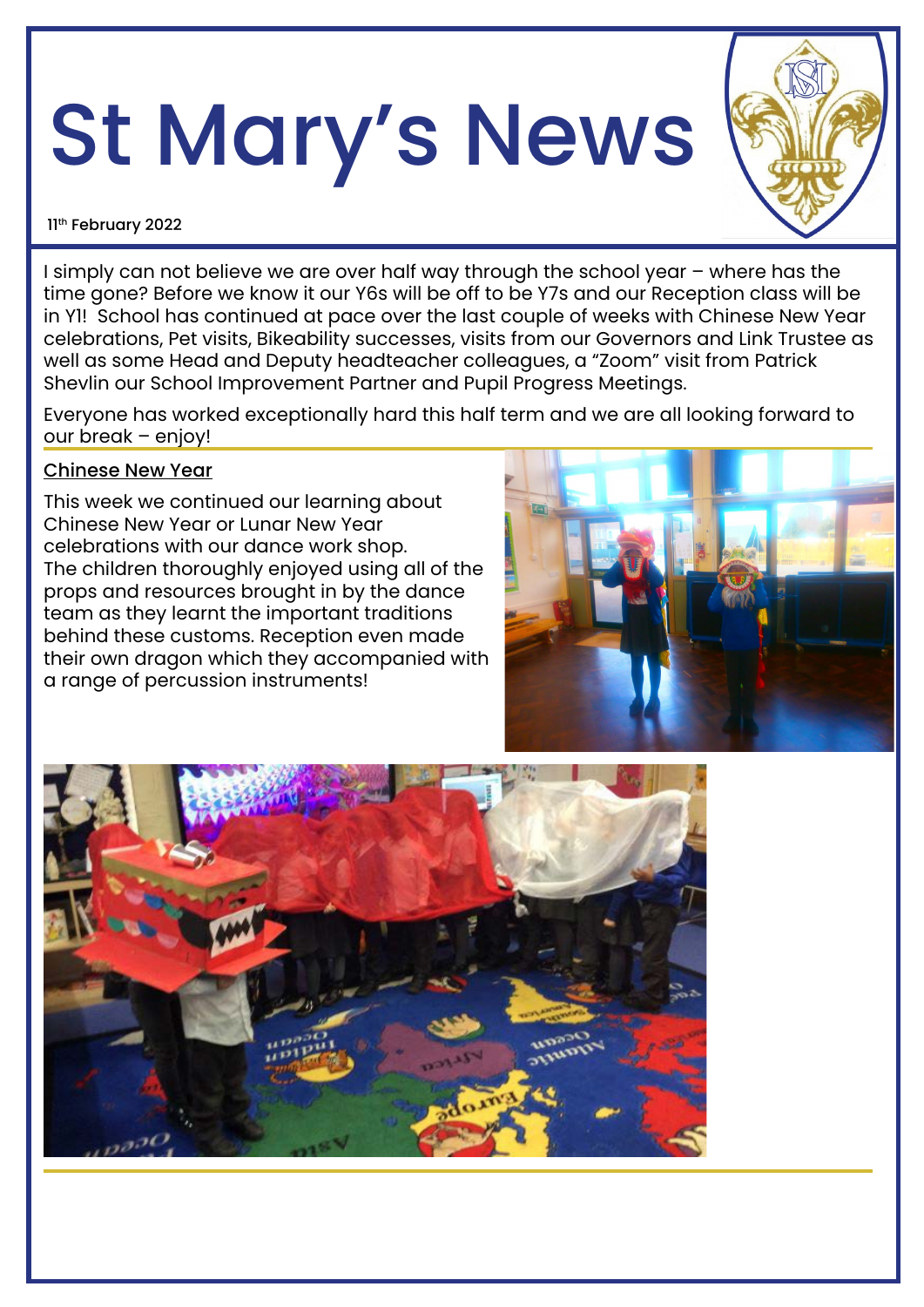| <b>Bikeability</b><br>Well done to Giselle, Freddie, Alex, Hannah,<br>Abigail and Ellie who passed varying stages<br>of their Bikeability assessments on Friday.<br>They were then great sports with their demos<br>in assembly on Monday morning - we were<br>delighted to hear you speak so confidently<br>about your learning. | <b>Pupil Progress Meetings</b><br>This week I have met individually with every<br>teacher to talk about each and every child's<br>progress - what's going really well and what<br>we need to do to be even better. These<br>meetings are always a joy as we discuss the<br>children and I am able to see and hear just<br>how well your child's teacher knows your<br>child. Parents' Evening will be just after half<br>term - please make sure you book a slot so<br>you can see this for yourself. |
|-----------------------------------------------------------------------------------------------------------------------------------------------------------------------------------------------------------------------------------------------------------------------------------------------------------------------------------|-------------------------------------------------------------------------------------------------------------------------------------------------------------------------------------------------------------------------------------------------------------------------------------------------------------------------------------------------------------------------------------------------------------------------------------------------------------------------------------------------------|
|-----------------------------------------------------------------------------------------------------------------------------------------------------------------------------------------------------------------------------------------------------------------------------------------------------------------------------------|-------------------------------------------------------------------------------------------------------------------------------------------------------------------------------------------------------------------------------------------------------------------------------------------------------------------------------------------------------------------------------------------------------------------------------------------------------------------------------------------------------|

# Children's Mental Health Week

This week we've focused on our Mental Wellbeing and we were so pleased to welcome Mrs Bernadette Fisher from Brentwood Catholic Children's Society to speak with us in assembly on Monday. Mrs Fisher explained how we're like flowers – when we have the right tools and ingredients we grow beautifully, but sometimes we need a little help with this and that's ok.

Mrs Fisher was an extra special guest for us as she is our Link Trustee. She was delighted to meet our children and Mrs Yeboah Jackson (our Chair of Governors) and incredibly complimentary about the children's behaviour, the welcome she received from them, their contributions in assembly and how smart everyone looked – well done Team St Mary's!!!

We also welcomed our governors, Mrs Kerin and Mrs Bull, this week who came in to school to be part of an interview process. They were delighted to spend some time in the nursery with our youngest children and commented on how engaged the nursery children were in their learning.

## Pet Visits

Reception class have been learning about Pets this half term and you simply can not learn about pets with a visit or two from some real-life pets. The children were delighted to meet Honey the cat and Ella the dog. They learnt how to approach animals safely and what you need do to look after a pet. Thank you to all of the grown ups involved who organised and facilitated this real life learning experience for the children!